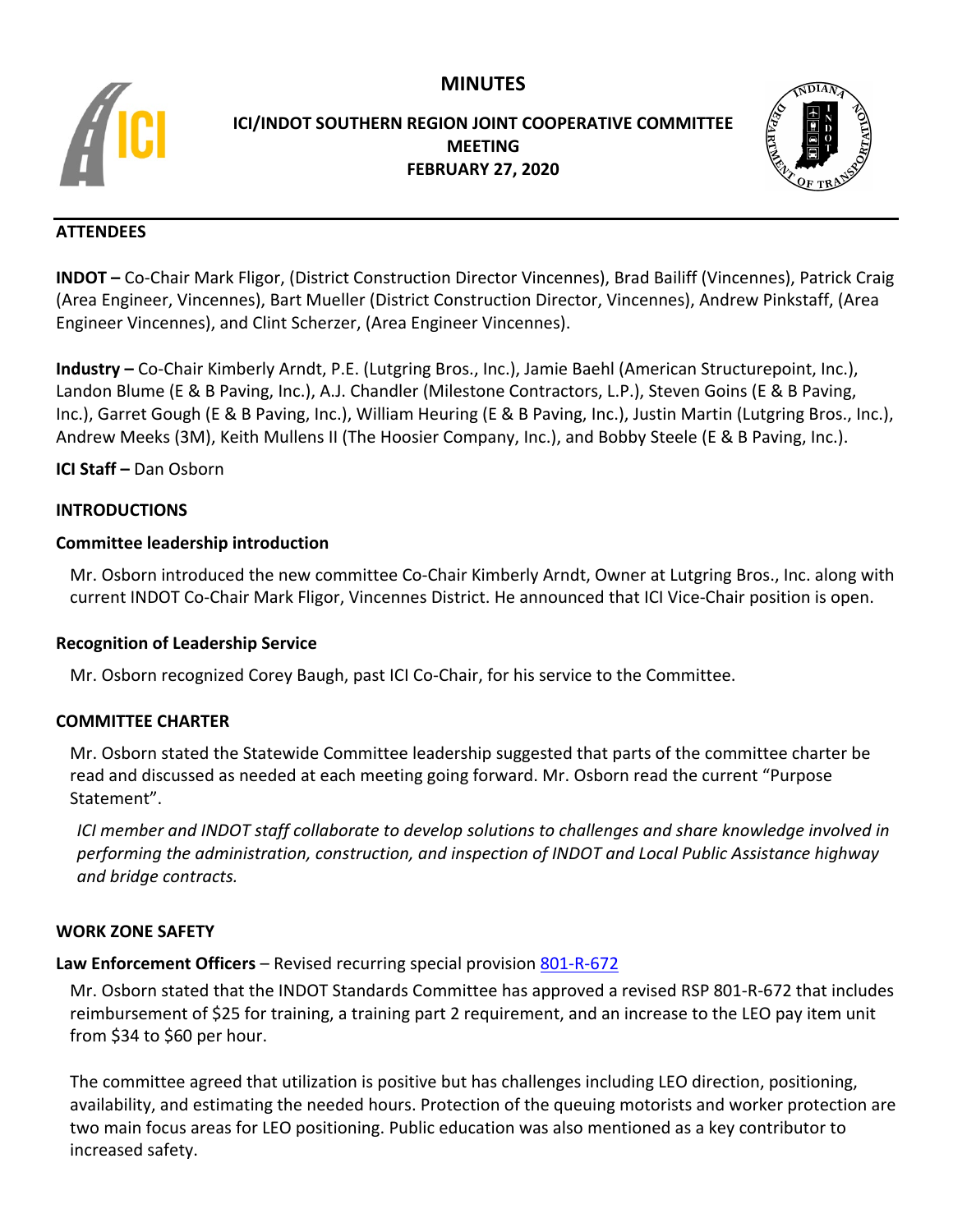ICI/INDOT Southern Region Joint Cooperative Committee Meeting Minutes for February 27, 2020 Page Two of Four

### **2020 proposed legislation**

Mr. Osborn reviewed three bills proposed during the 2020 Indiana Legislative Session.

Automated Speed Enforcement, Senate Bill [268:](http://iga.in.gov/legislative/2020/bills/senate/268) The bill gained support from ICI, INDOT, and was not opposed by the Indiana State Police for the first time. It passed Senate Homeland Security and Transportation Committee, but Senator Ford, the bill's author, withdrew the bill on the Senate floor due to lack of support.

Distracted Driving, House Bill [1070:](http://iga.in.gov/legislative/2020/bills/house/1070) The bill states that a person may not hold a mobile device while operating a moving motor vehicle. The bill was ordered engrossed on 2<sup>nd</sup> reading in Senate meaning that it continues to move forward toward becoming a law.

Locating Underground Utilities, House Bill [1218:](http://iga.in.gov/legislative/2020/bills/house/1218) The bill amends the current 811 law and requires that material installed shall be detectable from above ground or a detectable material is installed with the new facilities after June 30, 2020. The bill has passed both the House and Senate houses and has been sent back to the House as amended by Senate for a final vote.

#### **UPDATES**

### **360 Industry Engagement update**

Mr. Osborn provided a brief history and explanation of the 2019 INDOT/ICI/ACEC 360 Engagement study and subsequent formation of the Indiana Transportation Team (ITT). The ITT is led by statewide and district leadership groups. Any entity working for or with INDOT is welcome to participate. He stated that all things may be found at [INTransportationTeam.org.](http://www.indianatransportationteam.org/)

Mr. Osborn explained that the ITT statewide leadership group has tasked the district groups, including Vincennes and Seymour, to discuss engagement of industry to provide constructability reviews on projects in the design pipeline. INDOT is currently looking at providing access to contracts at the "stage two" level of design. Groups are also discussing partnering and contractor and consultant evaluations.

The committee discussed contractor performance evaluations (CPE) in depth. Industry expressed concern about evaluations including only "0" scores without associated comments. It was stated that it is common for Project Supervisors (PS) and contractors to think that receiving a "0" is good while others may rate the same performance level a score of "1" or even a "2". INDOT stated that Area Engineers review the CPEs and are able to improve consistency by working with PSs to communicate with contractors about performance issues and positive performance prior to completing a CPE. Discussion also included mention of INDOT's Prequalification division's review of CPEs during contractor prequalification consideration. Multiple negative scores in the same CPE area raises a red flag as does consistent negative scores from a specific PS or AE.

# **INDOT Storm Water Management Task Group**

Mr. Osborn provided a brief overview of recent action regarding storm water management specifications. He stated that Recurring Special Provision (RSP) 205-R-636 was incorporated into the 2020 INDOT Standard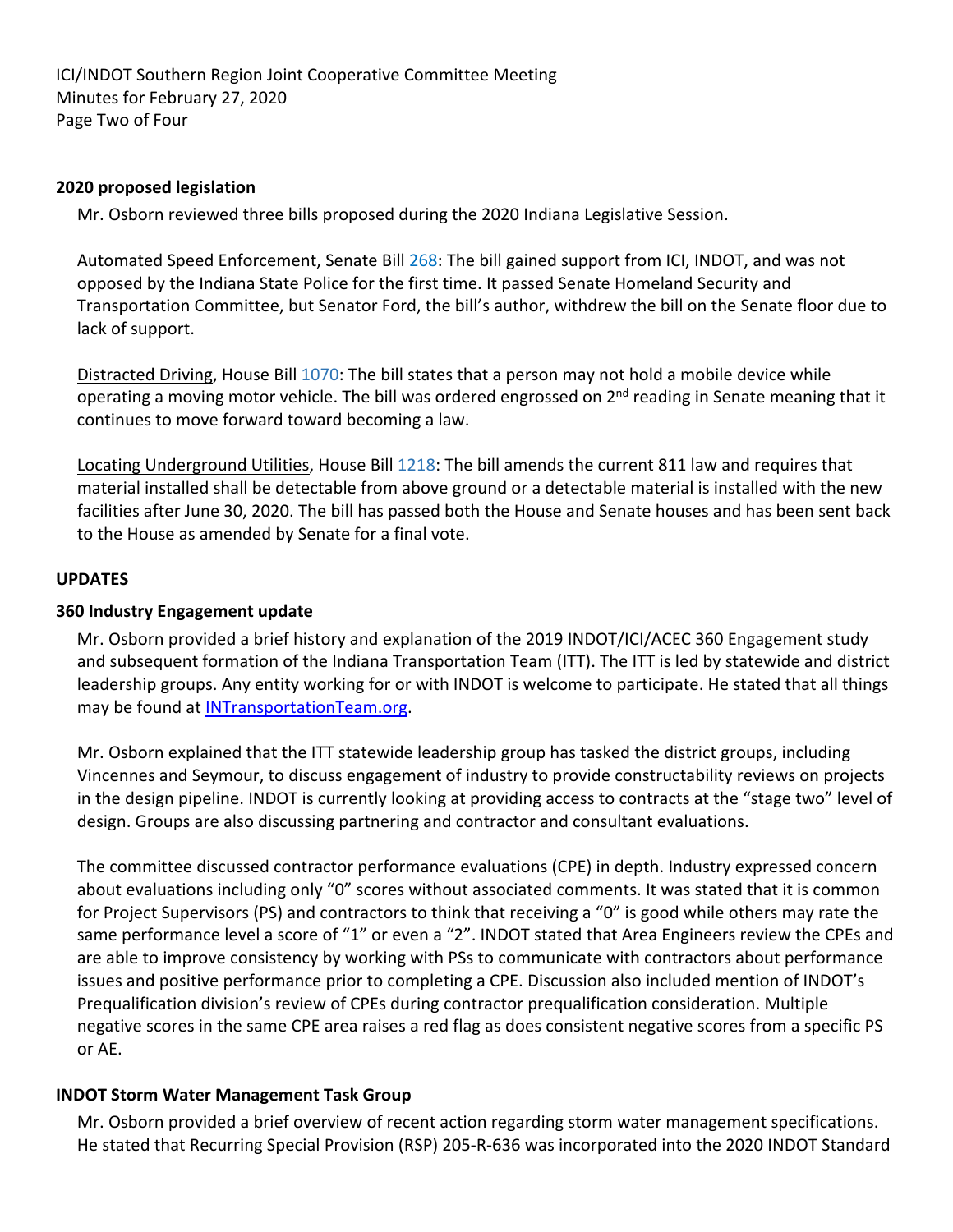ICI/INDOT Southern Region Joint Cooperative Committee Meeting Minutes for February 27, 2020 Page Three of Four

Specifications book. He stated a new RSP, [205-R-706,](https://www.in.gov/dot/div/contracts/standards/rsp/sep19/200/205-R-706%20200601.pdf) including updated pre-priced temporary storm water pay items was approved in November 2019 and will be effective on June 1, 2020. He added that the INDOT Standards Committee already approved a revised [version](https://www.in.gov/dot/div/contracts/standards/sc/2020/jan/SC_Final%20Draft%20Minutes%20200116.pdf) of RSP 205-R-706 last week including several updates. The updated RSP is scheduled to become effective June 1, 2020. He did not read all the updates but agreed to include in these minutes. See updates below.

### **Work Force Effort**

Ms. Arndt explained that ICI is involved in a work force development effort named Work in Roads *(*[https://workinroads.org/\)](https://workinroads.org/). ICI has joined forces with other government entities, associations, and private industry to educate and inform Indiana citizens about career paths available in the road construction industry.

### **CONTINUING IMPROVEMENT TOPICS**

### **Letting/Bidding**

Mr. Fligor presented that the INDOT Contracts Division began posting "DES" number line item information on the [Lettings](https://www.in.gov/dot/div/contracts/letting/index.html) web page in the ["Notice](https://www.in.gov/dot/div/contracts/letting/archive/2020/feb19/feb19.html) to Bidder" table. Mr. Osborn added that this information was added as a result of Region Joint Cooperative Committees' efforts in 2019.

#### **Temporary Pavement Markings**

Mr. Osborn stated that INDOT released a draft special provision (SP) on Jan. 31 for ICI review and comment. The SP contains a requirement for contractors to place continuous pavement marking edge lines, temporary or permanent, within 14 days of pavement placed for use under normal public traffic. The SP allows for a single pass application of temporary line marking. INDOT plans to direct designers to include temporary pavement marking pay items in contracts that include this SP. This SP is planned for inclusion on select contracts after approval.

#### **Subgrade Treatment Type IC Paid as IB**

Ms. Arndt reviewed the challenges for industry and inspection staff associated with current standard specification (207.04) language. Issues such as bidding undistributed quantities, encountering rock, unit cost fluctuation, and design quantification have been discussed at previous meetings. Ms. Arndt explained that contractors effectively do not have a choice in situations where unknown utilities, obstructions, or other are uncovered or realized during construction. She suggested longer design phase plan and increased site visit scrutiny should reduce construction time decisions. Industry agreed that type IB (14 in. chemical modification) is not suitable for most urban projects.

#### **NEW TOPICS**

# **Temporary Signs – Bid Quantities & Measurement & Payment Issues with Specific Focus on Bundled Contracts**

Mr. Osborn summarized the topic and challenges with the current language in 801.18 which states the following*: Each construction sign, barricade, temporary worksite speed limit sign assembly, road closure sign assembly, or flashing arrow sign will be paid for only once regardless of how many times each is*